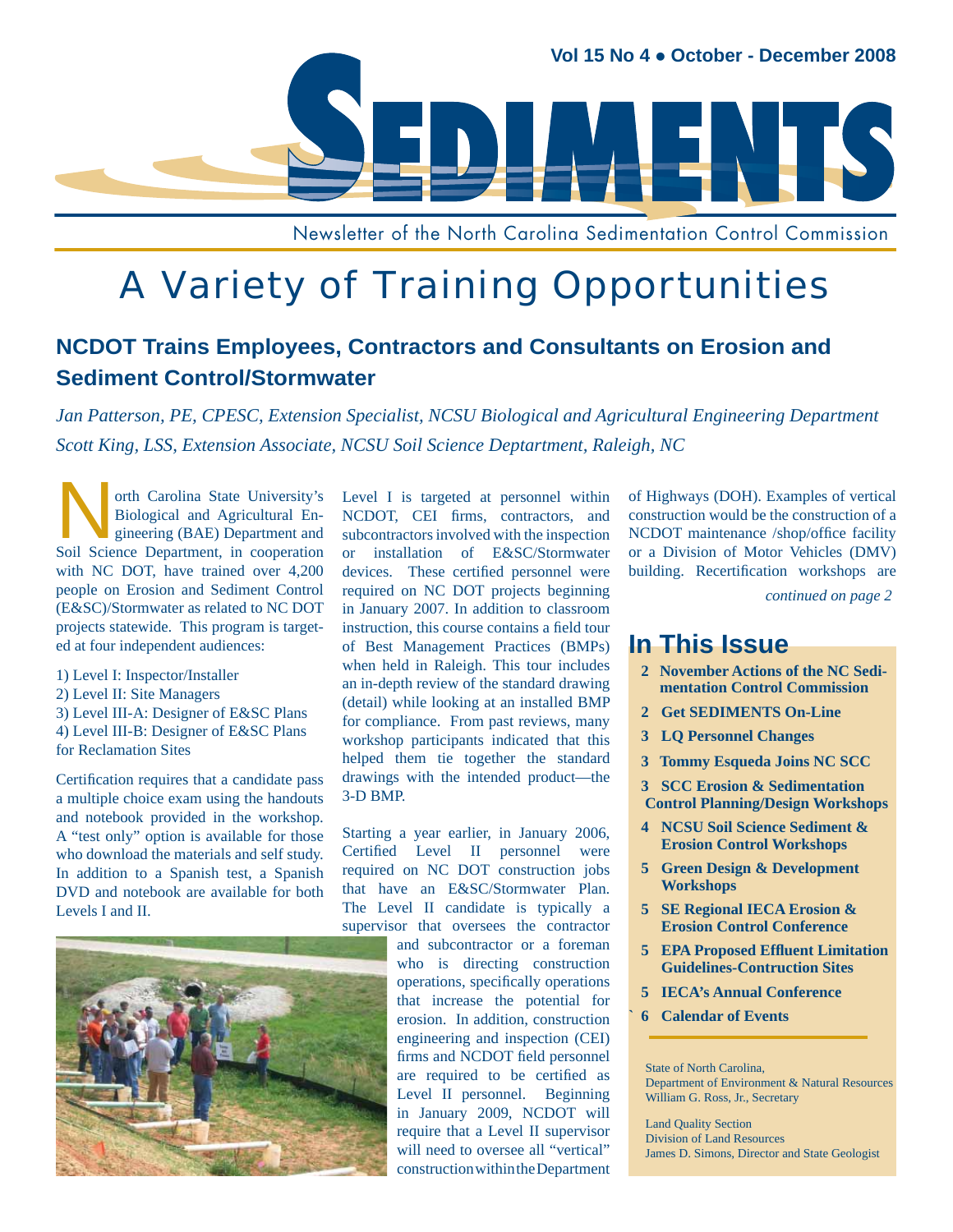#### *(NCDOT Training, continued from p. 1)*

currently being held for those whose Level II certifications are expiring.

Level III-A is targeted at private engineering firms and select NC DOT employees who prepare or oversee the preparation of E&SC and stormwater pollution plans for NC DOT projects. Likewise, Level III-B was developed to certify contractors, private engineering firms, and select NC DOT employees that develop or oversee the development of the E&SC/Stormwater plan for the reclamation plan on NC DOT projects. Beginning in January 1, 2008, all E&SC/Stormwater plans for NC DOT projects required the respective Level III certification number of the person who

developed or oversaw the development of the plan. In addition, a Level III-A or III-B designer will need to submit the E&SC/ Stormwater Plan for vertical construction beginning in January 2009.

The table below shows the numbers trained in each of these workshops through September 2008.

Certifications are valid for three (3) years. Professional development hours (PDHs) are available for these four workshops ranging from four (4) to seven (7) hours per workshop. To view workshop handouts, more information, or upcoming workshop schedule, please visit the following website:

#### *www.bae.ncsu.edu/workshops/dot*

|                        | Level I      | Level II | Level III-A | Level III-B |
|------------------------|--------------|----------|-------------|-------------|
| <b>Total Attended</b>  | $-74$ $\sim$ | 74h      |             |             |
| Reciprocity            |              |          | n/a         | n/a         |
| <b>Total Certified</b> |              |          |             |             |

# **NC Sedimentation Control Commission: November Actions**

At its meeting on November 20, 2008 the NC Sedimentation Control Commission (SCC) took the following actions:

#### **Delegated Programs:**

- Iredell County: Motion to continue delegation was approved.
- Lincoln County: They started their program in 2007. The Commission approved a continued review until the February 2009 SCC meeting.
- Caldwell County update: The County staff responded to the questions about potential deficiencies; due to State staff shortage, the State was unable to do a follow-up site review. The Commission continued the probationary status until February 2009 while releasing their Local Program Funding.
- Whispering Pines: Approved the new delegation of Local Program authority and local ordinance for the Village of Whispering Pines. Due to State budget cuts, the state funding will not be available until July 2009. However, the Local Program will

begin its delegation in March 2009 in anticipation of the lifting of their construction moratorium that is scheduled for April 2009.

- Town of Columbus: Approved the new delegation of Local Program authority and local ordinance for the Town of Columbus. Due to State budget cuts, the state funding will not be available until July 2009. The Local Program will start when the State finalizes their contract.
- NC Department of Transportation: Motion to continue delegation was approved.

#### **Adoption of 2009 SCC Meetings:**

- Wednesday, February 18, 2009
- Thursday, May 21, 2009
- Thursday, August 20, 2009s
- Thursday, November 19, 2009

### **SEDIMENTS Listserv**

Subscribe to Listserv to get latest issue:

- 1. "To:" field, type mj2@lists.ncsu.edu
- 2. Leave the "Subject:" blank.
- 3. To subscribe to a list that at the address from which you're sending your request, type "subscribe sediments" in the body of the message.
- 4. Send the e-mail message.



*SEDIMENTS* is published quarterly by the NC Sedimentation Control Commission to provide information and assistance to the regulated community and to facilitate communication among personnel of state and local erosion and sedimentation control programs.

Send comments to Gray Hauser, NCDENR-Land Quality, 1612 Mail Service Center, Raleigh, NC 27699-1612. Email: Gray.Hauser@ ncmail.net. Send change of address and subscription information to NCSU Water Quality Group, NCSU Box 7637, Raleigh, NC 27695- 7637; (919) 515-3723; bonnie\_kurth@ncsu. edu). To receive *Sediments* electronically, please subscribe at: http://www.dlr.enr.state.nc.us/pages/sedimentationnewsletters.html. Five thousand copies of this newsletter were printed at a cost of \$1,490 or 30 cents per copy.

Personnel of the Land Quality Section of the NC Department of Environment and Natural Resources provide information and assistance for implementation of the NC Erosion and Sedimentation Control Program. For assistance, please contact the Regional Engineer or the Raleigh headquarters listed below:

> Janet Boyer, PE 2090 US Hwy 70 Swannanoa, NC 28778 (828)296-4500

Steve Cook, CPESC 225 Green Street, Suite 714 Fayetteville, NC 28301 (910)433-3300

Zahid Khan 610 East Center Ave., Suite 301 Mooresville, NC 28115 (704)663-1699

John Holley, PE 3800 Barrett Drive, Suite 101 Raleigh, NC 27609 (919)791-4200

Pat McClain, PE 943 Washington Sq. Mall Washington, NC 27889 (252)946-6481

Dan Sams, PE 127 Cardinal Dr. Ext. Wilmington, NC 28405-3845 (910)796-7215

Matt Gantt, PE 585 Waughtown St. Winston-Salem, NC 27107 (336)771-5000

Gray Hauser, PE Raleigh Central Office 512 N. Salisbury St., 1612 MSC Raleigh, NC 27699-1612 (919)733-4574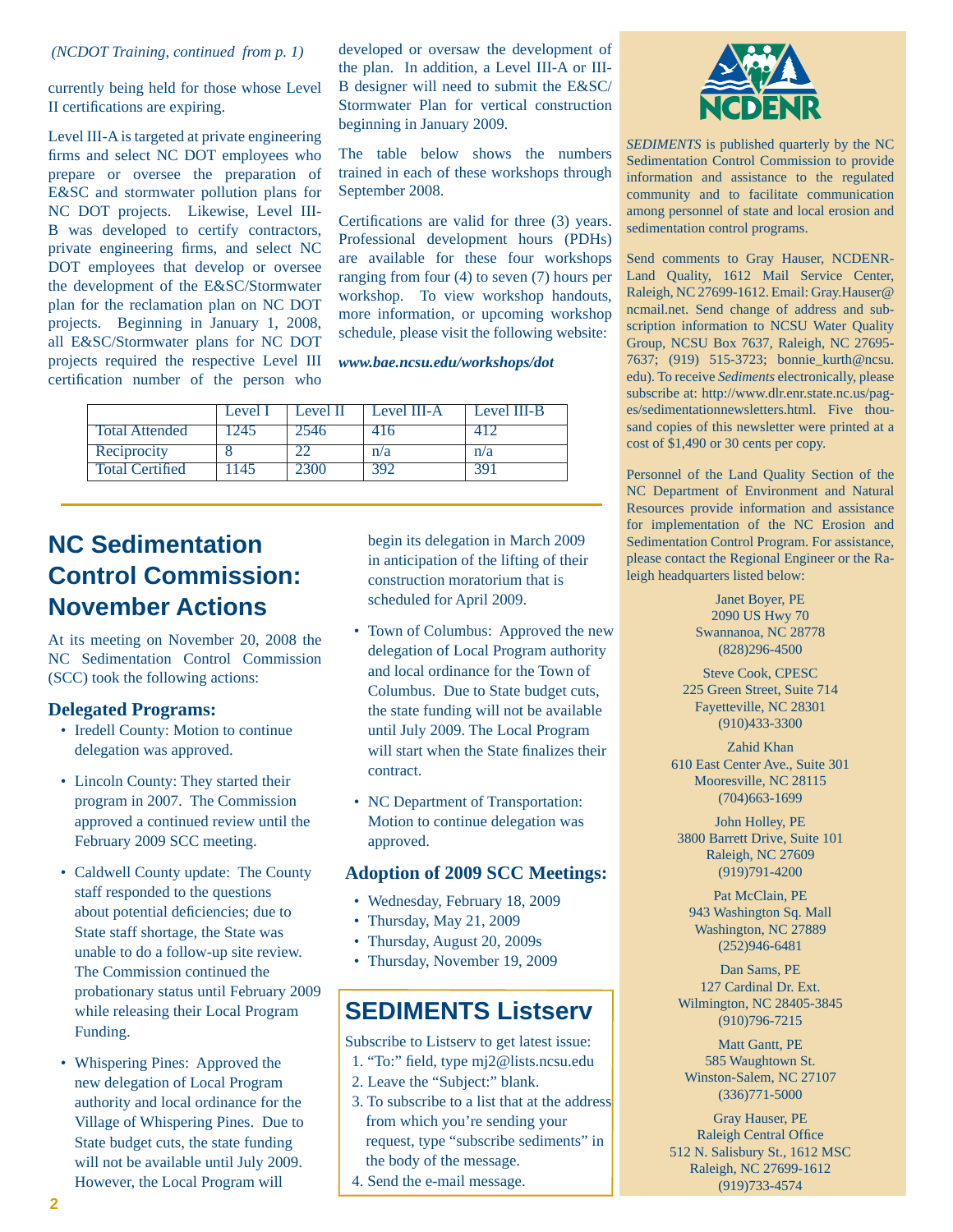### The North Carolina Sedimentation Control Commission

The Sedimentation Control Commission (SCC) was created to administer the Sedimentation Control Program pursuant to the NC Sedimentation Pollution Control Act of 1973 (SPCA). It is charged with adopting rules, setting standards, and providing guidance for implementation of the Act. The composition of the Commission is set by statute to encompass a broad range of perspectives and expertise in areas related to construction, industry, government, and natural resource conservation and quality. All members are appointed by the Governor and serve threeyear terms, except for the Director of the Water Resources Research Institute of the University of North Carolina, who serves as long as he remains Director. The chairman of the SCC is named by the Governor. The following is a list of current members with the organizations they represent:

**Chairman:** Donnie W. Brewer Greenville NC Environmental Management Commission

> **Commissioners:** W.T. "Buzz" Bryson Raleigh NC Public Utilities

Elaine C. Chiosso Bynum Non-governmental Conservation

Thommy Esqueda Wake County NC Association of County Commissioners

Joseph H. Kleiss Raleigh NC State University, Dept. of Soil Science

Grover McPherson Winston-Salem NC Soil and Water Conservation Commission

> John William Miller, Jr. Burnsville NC Mining Commission

Director WRRI (currently vacant) Raleigh Water Resources Research Institute of The University of North Carolina

Robin Smith Asheville Non-governmental Conservation

Mark A. Taylor Greensboro Professional Engineers of NC

Richard Vick Wilson Carolinas Associated General Contractors

> Rob Weintraub Wake Forest NC Home Builders Association

### **LQ Personnel Changes**

**Starr Silvis** is a new Assistant Regional Engineer and express permit reviewer in the Asheville Regional Office.

**Darlene Kucken** is a new Environmental Specialist in the Asheville Regional Office.

**Jason Fulton** is a new Environmental Specialist in the Asheville Regional Office.

**Evangelyn Lowery-Jacobs** is a new Assistant Regional Engineer in the Fayetteville Regional Office.

**Ryan Locklear** is a new Environmental Specialist in the Fayetteville Regional Office.

**Ryan Kormanik** is a new Environmental Specialist in the Mooresville Office.

**Chad Broadway** is a new Environmental Specialist in the Mooresville Office.

**Christina Mason** is a new Environmental Specialist in the Raleigh office.

**Rhonda Hall** is a new Assistant Regional Engineer and express permit reviewer in the Wilmington Office.

**Steve McEvoy** is a new State Dam Safety Engineer in the Raleigh Central Office.

**Ashley Rodgers** is a new Assistant State Mining Specialist (formerly the Sediment Education Specialist) in the Raleigh Central Office.

**Gowon Goode** is a new Assistant State Sediment Specialist in the Raleigh Central Office.

### **Tommy Esqueda Joins the NC Sedimentation Control Commission**

Mr. Tommy Esqueda, Director, Department of Environmental Services for Wake County Government, has been appointed by the Governor to serve on the Sedimentation Control Commission (SCC) as a representative for the NC Association of County Commissioners. Mr. Esqueda holds a Bachelor of Science in Civil Engineering from San Jose State University (1988, Minor in Humanities) and is a registered Professional Engineer in Oregon and North Carolina.

The Wake County Board of Commissioners created the Environmental Services Department within Wake County Government to administer and enforce rules and regulations that address public health, animal care and welfare, water quality, and solid waste management. The Environmental Services Department consists of several divisions: Administration, Water Quality, Solid Waste, Environmental Health and Safety, and Cooperative Extension.

The Water Quality Division protects public health in Wake County through the enforcement of rules and regulations enacted for individual groundwater wells and nonmunicipal wastewater systems. In addition, the Water Quality Division protects water resources in Wake County through the enforcement of rules and regulations for stormwater management, floodplain management, and erosion and sediment control. The Water Quality Division is also responsible for the implementation of a watershed management program, which is designed to (a) collect information and data to monitor the health and condition of Wake County water resources, (b) analyze and quantify specific causes and sources of water resource problems in Wake County, and (c) develop specific recommendations to solve and correct the identified problems.

# **Erosion and Sedimentation Control Planning/ Design Worshops**

The Sedimentation Control Commission, in conjunction with the Land Quality Section and the Water Resources Research Institute (WRRI), sponsors a series of workshops for design professionals. These workshops are intended to provide updates and training for the Sedimentation Pollution Control Act (SPCA), current design guidelines, and new technologies for controlling erosion and sedimentation.

Who should attend? Professional engineers, surveyors, landscape architects and others who design Erosion and Sedimentation Control Plans.

Credits: 12 PDHs will be available to professional engineers and land surveyors, and 10 continuing education hours for landscape architects upon completion of one of these workshops. Please provide your license number on the registration form.

One workshop has been scheduled for this Spring: February 25-26, 2009, McKimmon Center, Raleigh, NC. Agendas and registration information:

*http://www.ncsu.edu/wrri/erosionworkshops.html*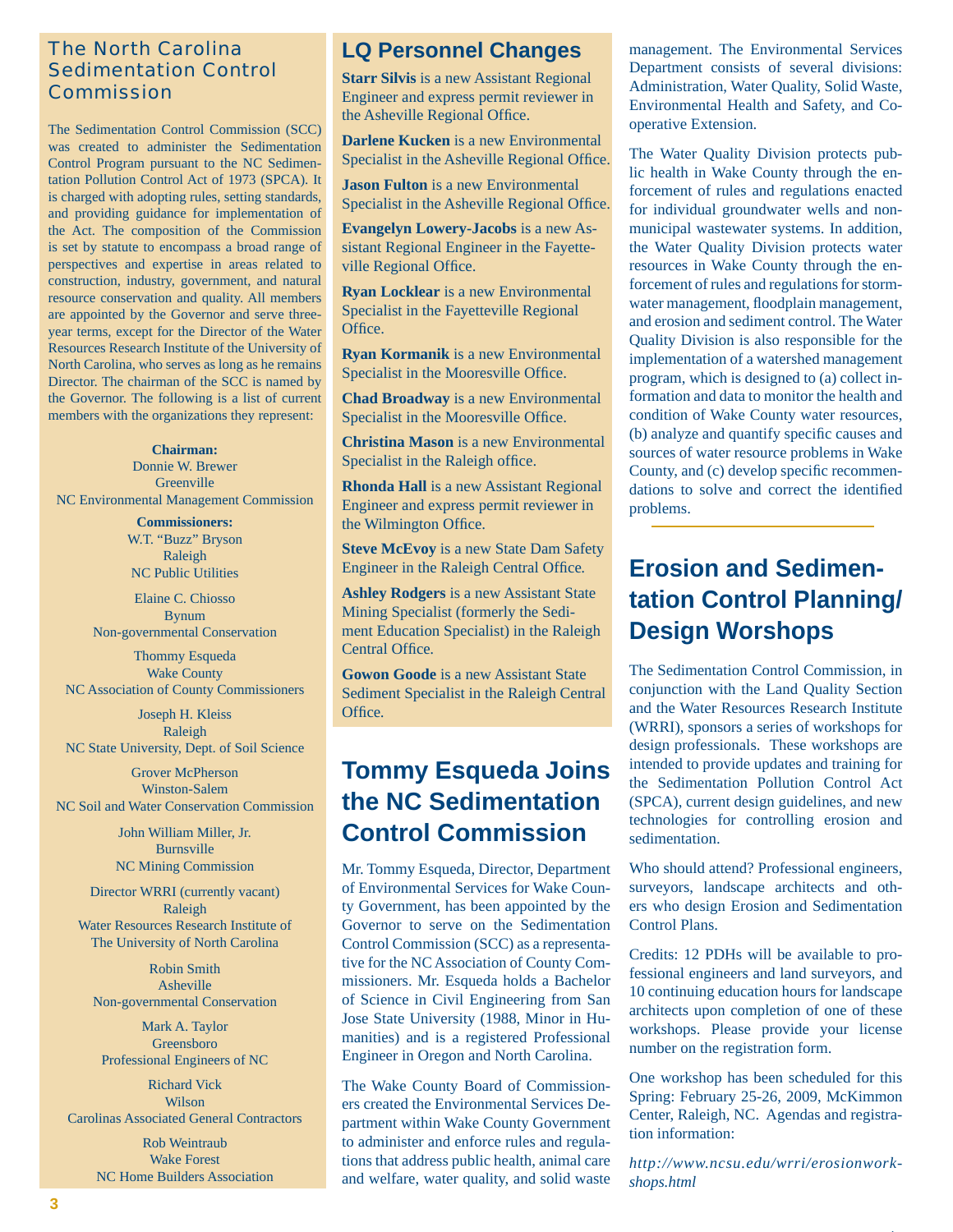# **NC State's Soil Science Department Sediment and Erosion Control Team Puts On A Series of Training Workshops**

*Melanie M. McCaleb, M.S., CPESC NC State University, Soil Science Dept melanie.mccaleb@gmail.com*

#### **Hands-on Best Management Practices (BMPs) Installation Workshop**

As new guidelines and specifications roll out from state and local programs and the US EPA, so do more opportunities for installers, engineers, and supervisors to learn how to properly install these Best Management Practices (BMPs) on construction sites.

NC State University's Sediment and Erosion Control Research and Education Group demonstrates these techniques during a half day workshop on how to properly install construction site BMPs: baffles and skimmers in basins, silt fence along contours of the site, straw wattles in ditchlines with polyacrylamide applied, drop inlet protection, and different ground covers.



Figure 1. Installation of coir baffles into a sediment basin.



Figure 2. Installation of Silt Fence

This hands-on workshop allows for all to participate in the actual installation of specific BMPs learning first hand the "dos and don'ts" of installation techniques. It is often poor installation which causes the failure of common practices, so gaining experience in proper installation is an important step in preventing problems. Attendees range from inspectors to contractors and they work in teams to install the practices. They get a good workout but all agree it's a great learning experience!

### **Sediment and Erosion Control Workshop**

This workshop is designed for contractors, designers, engineers, foreman, inspectors, and anyone involved in the construction industry. To provide participants with the latest in technology and most recent research, we designed the workshop to consist of both in-class lectures and field demonstrations. The classroom portion of the workshop gives us time to introduce to the participants the latest in environmental and governmental updates as well as the latest in sediment and erosion research. The field demonstration allows participants to get together with experts in the field as well as vendors of products and services, so that you will see the latest techniques in a realistic setting. The ongoing discussion that is created throughout the workshop is often a valuable source of information for all involved.



Figure 3. Dr. Rich McLaughlin explains the velocity reducing mechanism of coir baffles in sediment basins.

### **Polymer Enhancement of Erosion and Turbidity Control on Construction Sites**

There is increasing pressure on construction site managers to reduce the off-site impacts on streams, lakes, and estuaries adjacent to their projects (Read more about EPA's new Effluent Limitation Guidelines, ELG on *p*. *5)*. Traditional erosion and sediment control measures, even when properly installed and maintained, will often release highly turbid water to the environment. Polymer systems developed in or adapted from water treatment, mining, and agricultural applications are becoming more available for use on construction sites. The workshop is designed to provide practical information on the use of polymers for professionals involved in designing and managing erosion, sediment, and turbidity control on construction sites.



Figure 4. Polyacrylamide applied to fibrous check dams (FCDs) is demonstrated to treat runoff in ditch lines



 Figure 5. Dr. Rich McLaughlin describing how the polymers work in an active treatment process.

Participants are encouraged to bring one or more samples of sediment from their own construction sites so they may have an opportunity to practice the screening process. This process allows them to match the best polymer to their site specific sediment.

Participants learn about:

• Background theory and chemistry, environmental and regulatory concerns.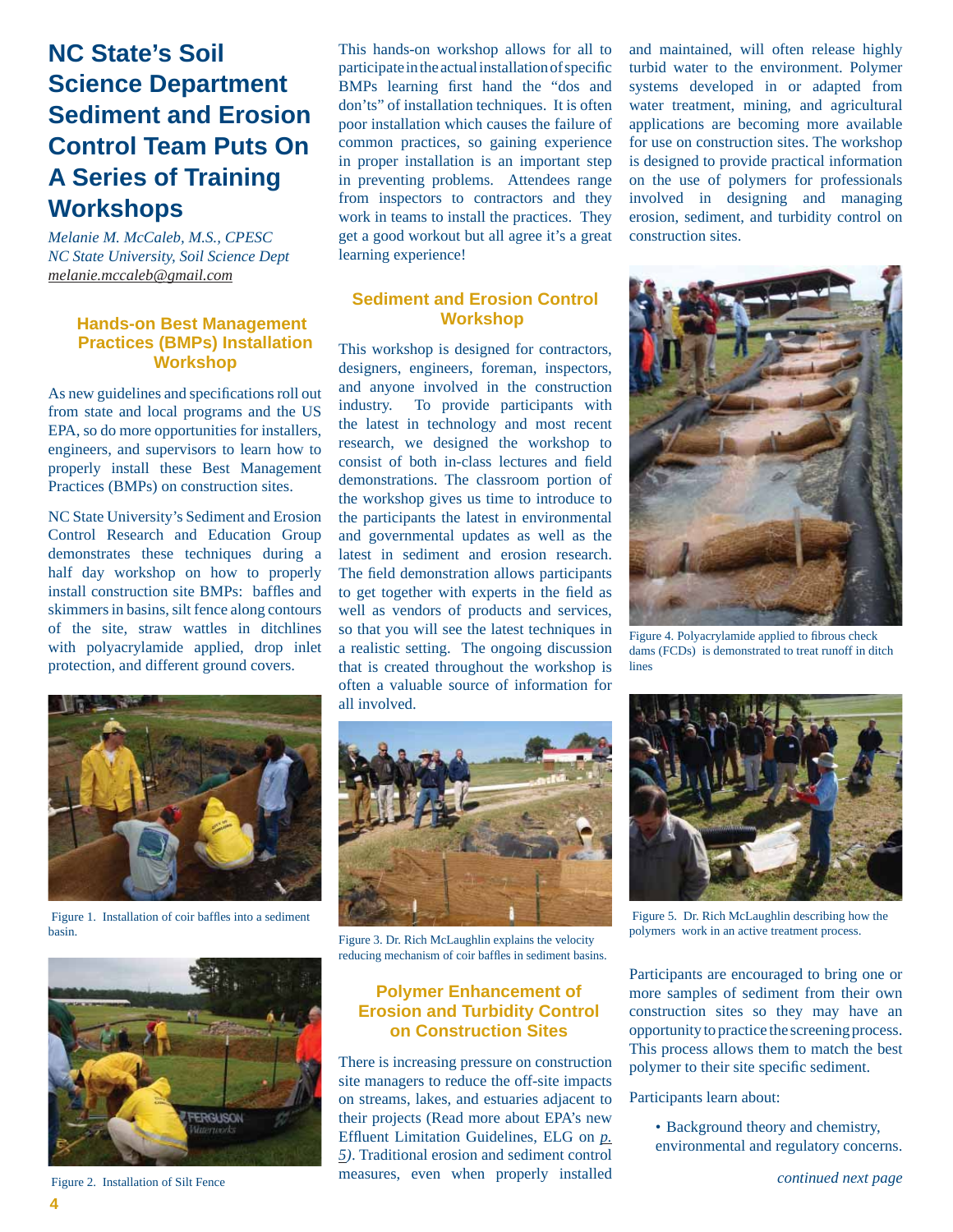#### *(Soil Science Training, continued)*

- Numerous applications of polymer systems for solving a variety of potential problems common on construction sites.
- How to properly test sediment from their own sites.
- And a variety of equipment available for solving erosion and turbidity problems.

**All of these workshops are scheduled periodically and can be found at:** *http:// www.soil.ncsu.edu/training/training.php*

## **Green Design & Development Workshops**

*Workshop Overview:*

Green Planning:

- Conservation Design
- Low Impact Development (LID)
- Planning Techniques

Green Construction:

- Working with the Land
- Green Building:
	- Structural Green Features

Green Development Exercise :

- Planning
- Construction
- Building
- Implementation

As a result of this training, participants gain a basic knowledge and understanding of:

- green planning techniques
- low impact development techniques
- green building techniques for structures (residential, commercial and other)
- the LEED certification program
- applying knowledge and understanding in a design exercise

#### **Credit Hours:**

Real Estate Brokers and Agents receive four (4) continuing education credits.

Urban and Rural Planners receive at least seven (7) professional development hours. AICP Accredited.

Engineers receive six (6) professional development hours.

Other professionals will need to contact the respective profession's board.

*http://www.bae.ncsu.edu/training\_and\_ credit/workshops.php*

## **SE Regional IECA Erosion and Sediment Control Conference May 12-13, 2009**

There will be a SE Regional IECA Erosion and Sediment Control Conference in Asheville this coming May! It is scheduled for the Crown Plaza Hotel for May 12-13, 2009. A block of rooms has been set aside at a conference rate. *Abstacts Due February 18, 2009.* The preliminary agenda:

**May 12**

8:30-12:00:Regional and National Speakers

Lunch

1:00-5:00 Volunteered Papers (Case Studies, Research, Programs, Outreach)

Session 1: Erosion control and slope stabilization (incl. geotechnical)

Session 2: Policy/Regulatory Approaches (state & local)

6-8:00 pm Reception w/ vendors, raffle, heavy hors d'oeuvres

**May 13 (Volunteered Papers)**

8:00 -12:00 Concurrent Sessions

Session 3: Sediment and turbidity control

Session 4: Stream restoration and stormwater treatment

 $12:00 - 4:00$ : Box lunch and field trips to demonstration sites.

*www.soil.ncsu.edu/training/training.php*

## **EPA Proposed Effl uent Limitation Guidelines – Construction Site Runoff: 90 Day Public Comment Period**

Under court order, the US EPA has released a draft rule to control the discharge of pollutants from construction sites (Federal Register, 11/28/08, Vol 73, No 230):

*http://www.epa.gov/fedrgstr/EPA-WATER/2008/November/Day-28/w27848. htm or*

Through *http://www.epa.gov/waterscience/ guide/construction/*

Proposed changes include:

1) Sites with 30 acres or more of disturbance, 10% clay or more, and an R factor of 50 (index of runoff expected): turbidity control to 13 NTU and monitoring required.

2) Sites with 10 acres or more of disturbance: a sediment basin with a surface outlet is required, sized for a 2-year/24 hour event plus 1,000 cu ft for sediment.

3) Areas not being disturbed for 14 days need to have ground cover applied.

1) and 3) are more stringent than current NC requirements, 2) is actually less since sediment traps or basins are required on many sites less than 10 acres is area. 1) is a major change in regulation. The rule will not be finalized for 1 year. Public Comment deadline is 2/26/09.

### **IECA's Environmental Connection- The World's Largest Soil and Water Event!**

#### **February 9-12, 2009**

Reno Convention Center and the Atlantis Casino Hotel, Reno, Nevada, USA

This is the premier educational event for the erosion and sediment control industry. Environmental Connection has more erosion, sediment control, and stormwater focused training, technology and networking events than any other event. This is the world's largest soil and water event.

Over 4 days, Environmental Connection provides peer–reviewed education, products and technology which address eight technology sections:

- Slope Stabilization Wetlands Technology
- 
- 
- 
- 
- Stream Restoration Erosion and Sediment Control
- Vegetative Establishment Beach and Shoreline Stabilization
- Stormwater Management New: Wind Erosion Technology

Information or to register, go to: *http://www.ieca.org/conference/annual/aboutec.asp*